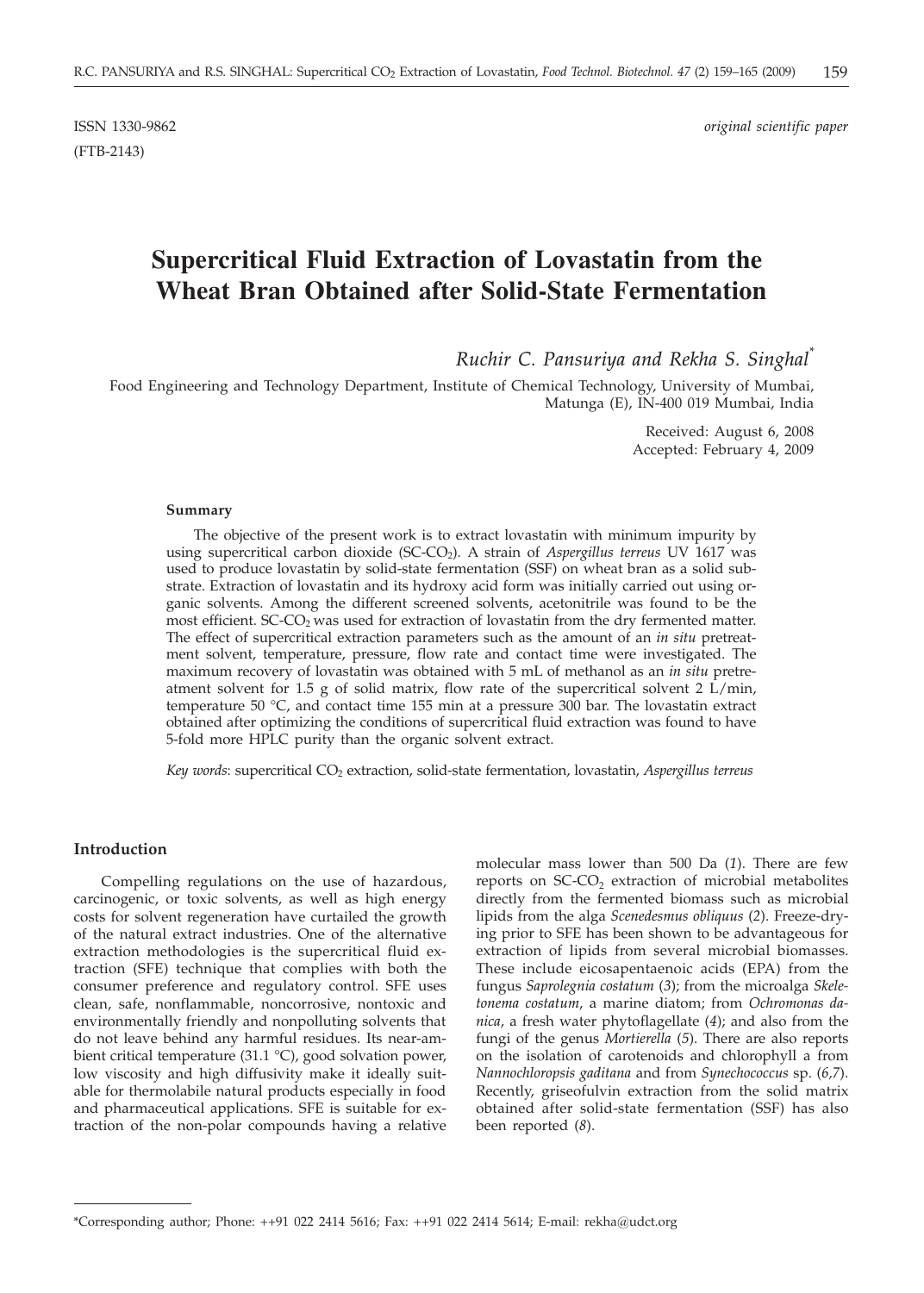Lovastatin, a potent drug for lowering blood cholesterol, acts by competitively inhibiting the enzyme 3-hydroxyl-3-methylglutaryl coenzyme A reductase (HMG- -CoA), which catalyzes the rate limiting step of cholesterol biosynthesis (*9*). It has also been reported as a potential therapeutic agent for suppressing tumor growth through the inhibition of nonsterol isoprenoid synthesis (*10*). Lovastatin is produced by various filamentous fungi such as *Aspergillus terreus* (*9,11*), *Penicillium citrinum* (*12*) and *Monascus rubber* (*13*). Commercial production of lovastatin on media optimized by response surface methodology (RSM) is based on batch fermentation using *A. terreus*, and most literature deals with this species (*14–18*). Szakács *et al.* (*19*) reported lovastatin production both by submerged as well as SSF.

In the fermentation broth, lovastatin is mostly present in its hydroxy acid form (lovastatin hydroxy acid or mevinolinic acid). Lovastatin, a  $\beta$ -hydroxy lactone, is sparingly soluble in water and soluble in organic solvents, while  $\beta$ -hydroxy acid is water-soluble. There are few reports on the purification of lovastatin, with most of available literature being patented. Kumar *et al.* (*20*) patented a purification process for isolation of lovastatin on large scale (6 to 8500 L) extraction, wherein the acidified fermentation broth was extracted with toluene. In another patent (*21*) the acidified fermentation broth was extracted with butyl acetate and *n*-octanol (49:51), or ethyl acetate and cyclohexane (65:35). Lovastatin is a slightly non-polar compound with a molecular mass of 404.55 Da, making it amenable to  $SC-CO<sub>2</sub>$  extraction. The solubility of the lovastatin in pure  $CO<sub>2</sub>$  and that modified with various solvents was investigated by Larson and King (*22*). Taylor *et al*. (*23*) investigated primary and secondary modifiers for the subcritical extraction of lovastatin from Mevacor tablets with carbon dioxide.

The present work investigates the potential of  $SC$ - $CO<sub>2</sub>$ for extraction of lovastatin and its hydroxy acid form directly from the solid matrix obtained after SSF, and its comparison with organic solvent extraction.

#### **Materials and Methods**

#### *Microorganism*

*A. terreus* UV 1718 is a UV mutant of *A. terreus* ATCC 20542, and was a gift from an Indian pharmaceutical company. This strain is one of the mutants from the strain improvement program of the pharmaceutical company.

## *Supercritical CO2 equipment*

Laboratory scale supercritical CO<sub>2</sub> equipment (Speed SFE, Applied Separation, USA) was used in the present study with working conditions identical to those described by Saykhedkar and Singhal (*8*).

# *SSF for production of lovastatin*

Initially, several agro-industrial waste substrates such as wheat bran, corn hull, rice husk, sugarcane bagasse, orange peel, orange pulp, cotton seed oil cake and groundnut oil were screened for the production of lovastatin (results not shown). Wheat bran supported the highest production of lovastatin, and was therefore chosen for further study. Fermentation was carried out with 5 g of wheat bran (0.25–0.45 mm) supplemented with 1.5 mL of  $K_2HPO_4$  (1 g/L) and 1.5 mL of a trace ion solution (MgSO<sub>4</sub>·7H<sub>2</sub>O 0.5 g/L, ZnSO<sub>4</sub>· 4H<sub>2</sub>O 3.4 mg/L, NaCl 0.5 g/L, FeSO<sub>4</sub>·7H<sub>2</sub>O 5 mg/L, CoCl<sub>2</sub>·6H<sub>2</sub>O 2 mg/L and  $MnSO_4$  1.6 mg/L). The inoculum size used was 1 mL (2.5 $\cdot$ 10<sup>7</sup> spores/mL) (20 % by volume per mass) and adjusted to final moisture content of 66.8 % with distilled water (pH=6). The medium was thoroughly mixed with sterile glass rod and incubated at 28 °C and 80 % relative humidity in humidity controlled chamber for 3 days. At the end of the fermentation period, the solid matrix (comprising the SSF substrate, biomass and the metabolites under study) was dried in a hot air oven at 50 °C for 48 h. It was then ground in mortar, passed through a sieve to obtain an average particle size of 263  $\mu$ m, and stored in a deep freezer (-20 °C) until analysis of lovastatin.

#### *Organic solvent extraction*

For the organic solvent extraction (OSE) of lovastatin, initially various solvents were screened such as acetonitrile, methanol, ethyl acetate, butyl acetate, toluene and chloroform for maximum recovery of lovastatin. Acetonitrile gave maximum extraction of both hydroxy acid and lactone lovastatin. Extraction was carried out in two stages. In the first step, 40 mL of each organic solvent were mixed with 1.5 g of solid matrix and sonicated for 5 min, followed by incubation at 28 °C, 200 rpm for 2 h. In the second step, the extract was filtered to separate the biomass, and then centrifuged at 10 000 rpm for 10 min to separate the spores from the extract. This was confirmed further by five individual extractions, each carried out in different conical flask with a fresh sample of solid matrix. Clear extract obtained was stored in glass bottles at –5 °C until analysis.

#### *Supercritical carbon dioxide extraction*

Moisture may inhibit the contact between the extraction fluid and the sample. Thus the removal of moisture by freeze-drying or oven drying is recommended prior to SFE.  $CO<sub>2</sub>$  cylinders were supplied by Bombay Carbon Dioxide Gas Corporation, India. In each experiment, 1.5 g of dried biomass was loaded into a 10- or 100-mL extraction column and  $0.5$ - $\mu$ m spare filters were placed at both ends of the extraction column to prevent the transfer of the particles. The extraction column was put into the temperature controlled chamber of the supercritical fluid extractor and equilibrated to a pre-set extraction temperature. The high pressure pump compressed the  $CO<sub>2</sub>$  to the desired pre-set pressure. The supercritical phase at the outlet of the supercritical fluid extractor was passed though two automatic valves in which the pressure was reduced slowly *via* collection bottle. The temperature of the restrictor valve was kept 10 °C higher than in the extractor chamber. The percentage recovery of lovastatin by SFE was optimized by varying the extraction parameters such as the volume of an *in situ* pretreatment solvent (1, 2.5 and 5 mL of methanol), temperatures (40, 50 and 60  $^{\circ}$ C), pressure (200, 300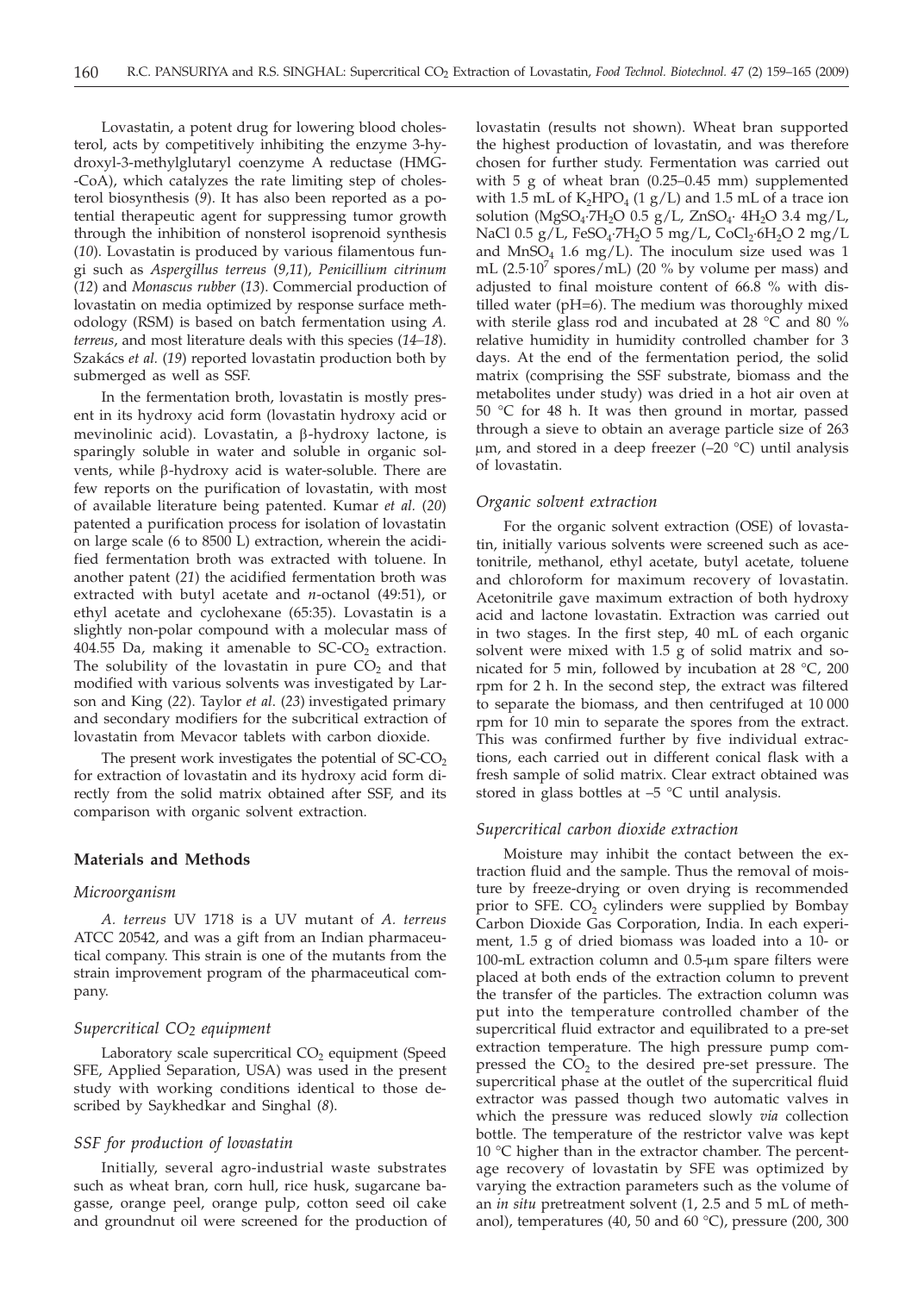and 400 bar), the flow rate of supercritical solvent (1, 1.5 and 2 L/min) and contact time.

For the SFE extraction without any pretreatment with methanol, 10-mL extraction vessel was used. The conditions of extraction were 40 °C, 300 bar at a flow rate of 2 L/min for 60 min. The size of the sample was 1.5 g, having an average particle size of  $263 \mu m$ . For the *in situ* pretreatment study, a 100-mL vessel was used, the downstream glass wool of solid matrix was moistened with 1, 2.5 and 5 mL of methanol and the extraction was carried out using the same operational conditions.

# *HPLC analysis*

Lovastatin was identified by comparison with the original standard kindly provided by Biocon Ltd, India. Lovastatin was quantified on an HPLC system (Jasko, Japan) equipped with a UV detector and a Hamilton  $C_{18}$ column (250 $\times$ 4.6 mm, 5  $\mu$ m i.d.), and an eluent comprising acetonitrile and 0.1 % phosphoric acid (60:40). The flow rate used was 1 mL/min and the injection volume was 20 µL. The chromatogram was recorded at 238 nm. Data acquisition and analysis were done on PC based software. For conversion of lovastatin to lovastatin hydroxy acid, 20 mg of lovastatin powder were suspended in 25 mL of methanol and 0.025 M NaOH, and incubated in orbital incubator shaker at 45 °C and 100 rpm for 30 min. After completion of the reaction, pH of the solution was adjusted to 7.7 using 0.1 M HCl. A standard plot was prepared by diluting the above solution.

Lovastatin and the corresponding lovastatin hydroxy acid were identified by their retention time. The mass fractions of lovastatin and lovastatin hydroxy acid were added and reported as yield. The percentage recovery of lovastatin was defined as the mass of lovastatin obtained by  $SC-CO<sub>2</sub>$  extraction per gram of solid matrix divided by the mass of lovastatin obtained by OSE per gram of solid matrix multiplied by hundred.

# **Results and Discussion**

## *Organic solvent extraction*

In most patents, the acid form of lovastatin has been converted to the lactone form, and then extracted with organic solvents. In our work, an attempt was made to select a solvent that would extract both hydroxy acid and lactone lovastatin. It was found that acetonitrile could extract both compounds. This had not been reported earlier. The advantage of this approach is handling smaller volumes for the conversion of acid to lactone, as compared to that of doing the same in the fermentation broth. Secondly, being an SSF, the use of acid catalyst for conversion of acid to lactone would be very difficult.

Initially, the attempt was made to extract the hydroxy acid and lactone form of lovastatin by using various solvents, both polar and non-polar. It was seen that the extraction of lovastatin hydroxy acid decreased with a decrease in the polarity of the organic solvent. Hence, polar organic solvents like methanol, acetonitrile and

ethyl acetate were found to be more suitable than the non-polar solvents to extract both the lactone and lovastatin hydroxy acid. Among the polar solvents, acetonitrile was found to be the most efficient (results not shown). An average lovastatin content of (1722±50) μg/g of dried fermented matter was obtained.

## *Supercritical carbon dioxide extraction*

#### Effect of methanol as an *in situ* pretreatment solvent

In the initial study, the  $SC-CO<sub>2</sub>$  was used in SFE without any pretreatment with methanol in a 10-mL sample vessel under the conditions indicated in the Materials and Methods section. The percentage recovery of lovastatin was very low, at 17.5 %. This result was in accordance with Larson and King (*22*), who reported the solubility of lovastatin to be very low in  $SC\text{-}CO<sub>2</sub>$  as compared to the methanol modified  $SC$ - $CO<sub>2</sub>$ .

According to Larson and King (*22*), the co-solvent can be introduced into the system in two ways. In the first method, glass wool placed up-steam of the solid sample in the extractor is moistened with another solvent (methanol) so that the  $SC\text{-}CO<sub>2</sub>$  is modified as it passes through the glass wool, and the modified  $SC-CO<sub>2</sub>$  then passes through the solute bed. This type of solvent is also called entrained solvent. In the second method,  $CO<sub>2</sub>$ and the solvent are pre-mixed at a specific concentration. Due to the lower percentage recovery of lovastatin by  $SC-CO<sub>2</sub>$  in the absence of any solvent, methanol was used as an *in situ* pretreatment solvent with pure CO<sub>2</sub>. For the addition of methanol to the extraction vessel, the methodology of filling the sample and glass wool in the extraction vessel was changed, as shown in Fig. 1.

Fig. 1. Modification of the filling strategy of  $SC$ - $CO<sub>2</sub>$  extraction vessel

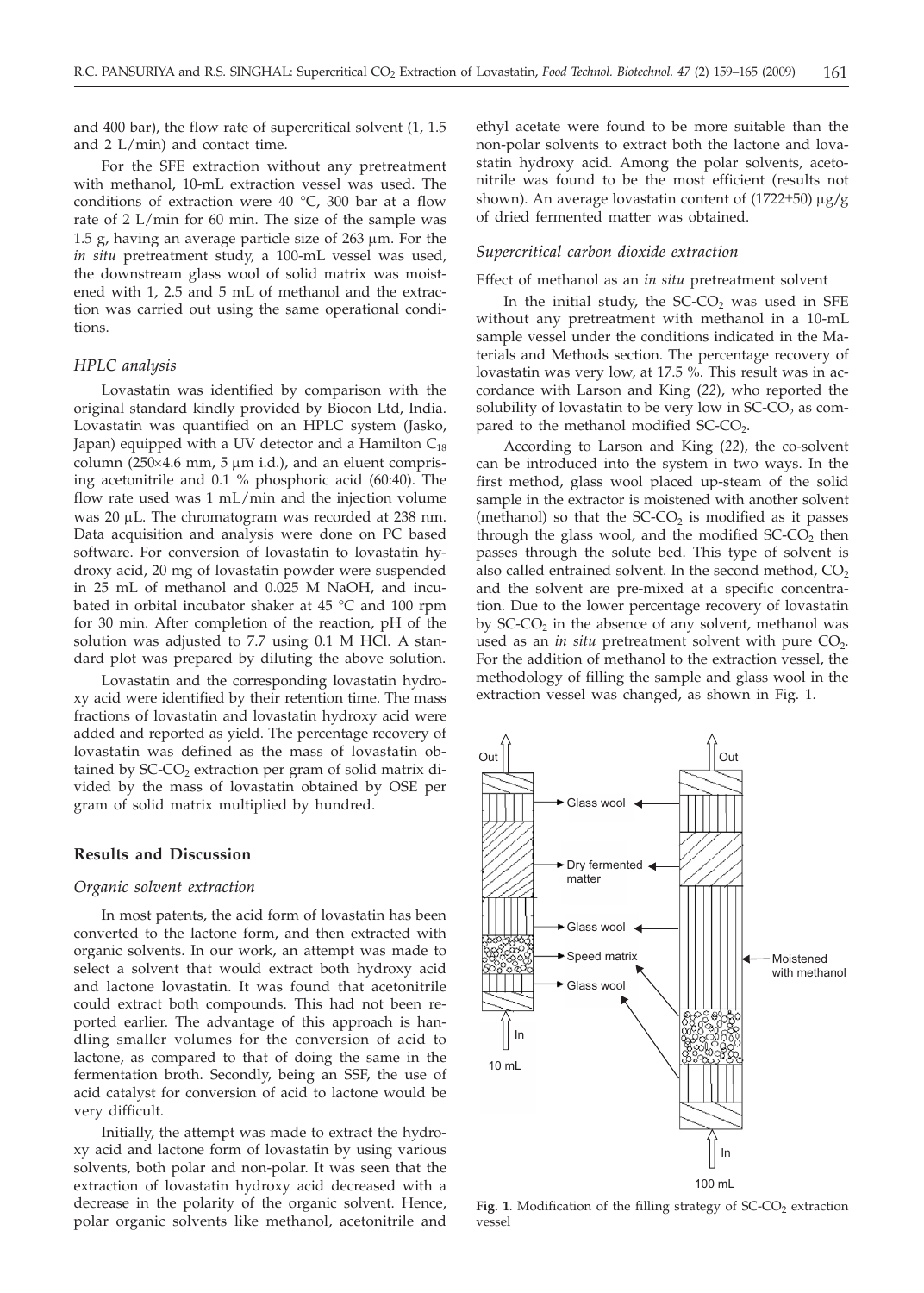The percentage recovery of lovastatin increased with an increase in the volume of methanol (Fig. 2). The highest percentage recovery of 58.11 % was obtained using 5 mL of methanol with a batch size of 1.5 g of solid matrix. A further increase in methanol was difficult to handle, and hence all further studies were done with 5 mL of methanol as an *in situ* pretreatment solvent.



**Fig. 2.** Effect of methanol as an *in situ* pretreatment solvent on the percentage recovery of lovastatin from the solid matrix ob-

#### Effect of temperature

tained after SSF

Using  $SC$ - $CO$ <sub>2</sub> modified with  $5$  mL of methanol as an *in situ* pretreatment solvent, the effect of temperature with respect to pressure on percentage recovery was investigated. All experiments were conducted at constant flow rate of 2 L/min using dried solid matrix with average particle diameter of  $263 \mu m$ . The results are shown in Figs. 3a-c. It is evident that the effect of the changes in temperature and pressure on the percentage recovery was not uniform. The mass fractions of lovastatin obtained at 200 bar after 55 min of extraction were 648.99, 1373.58 and 659.24  $\mu$ g/g at 40, 50 and 60 °C, respectively. The percentage recovery increased from 37.69 to 79.78 % when temperature increased from 40 to 50  $^{\circ}$ C, and it again decreased from 79.78 to 38.29 % with further increase in temperature from 50 to 60 °C.

The percentage recovery of lovastatin at 300 bar and temperature of 40–60 °C is shown in Fig. 3b. The pattern of extraction was similar as at 200 bar. The mass fractions of the obtained lovastatin were 948.69, 1472.67 and 949.11  $\mu$ g/g at 40, 50 and 60 °C, respectively after 55 min of extraction. Here, the percentage recovery increased from 55.1 to 85.53 % when temperature was increased from 40 to 50 °C, and it again decreased from 85.53 to 55.12 % when temperature was further increased from 50 to 60 °C. The initial percentage recovery up to 35 min at 50 °C was 70.28 %. Further increase in time to 55 min increased it to 85.53 %. This might be due to sufficient amount of methanol available with  $SC$ - $CO<sub>2</sub>$  for extraction of lovastatin initially, but after some time methanol may have been exhausted from the glass wool,

and during that period only  $CO<sub>2</sub>$  might have been available for extraction.

The percentage recovery of lovastatin as a function of temperature at 400 bar is shown in Fig. 3c. The mass fractions of the obtained lovastatin were 1245.32, 1136.45 and 1064.86  $\mu$ g/g at 40, 50 and 60 °C, respectively after 55 min of contact time. The percentage recovery increased from 61.84 to 72.33 % when temperature was decreased from 60 to 40 °C. This could be due to an increase in the solvent density with the decrease of temperature. At 400 bar, the highest percentage recovery obtained was 72.33 % at 40 °C.



**Fig. 3.** Effect of temperature on the percentage recovery of lovastatin from solid matrix after SSF at a) 200 bar, b) 300 bar and c) 400 bar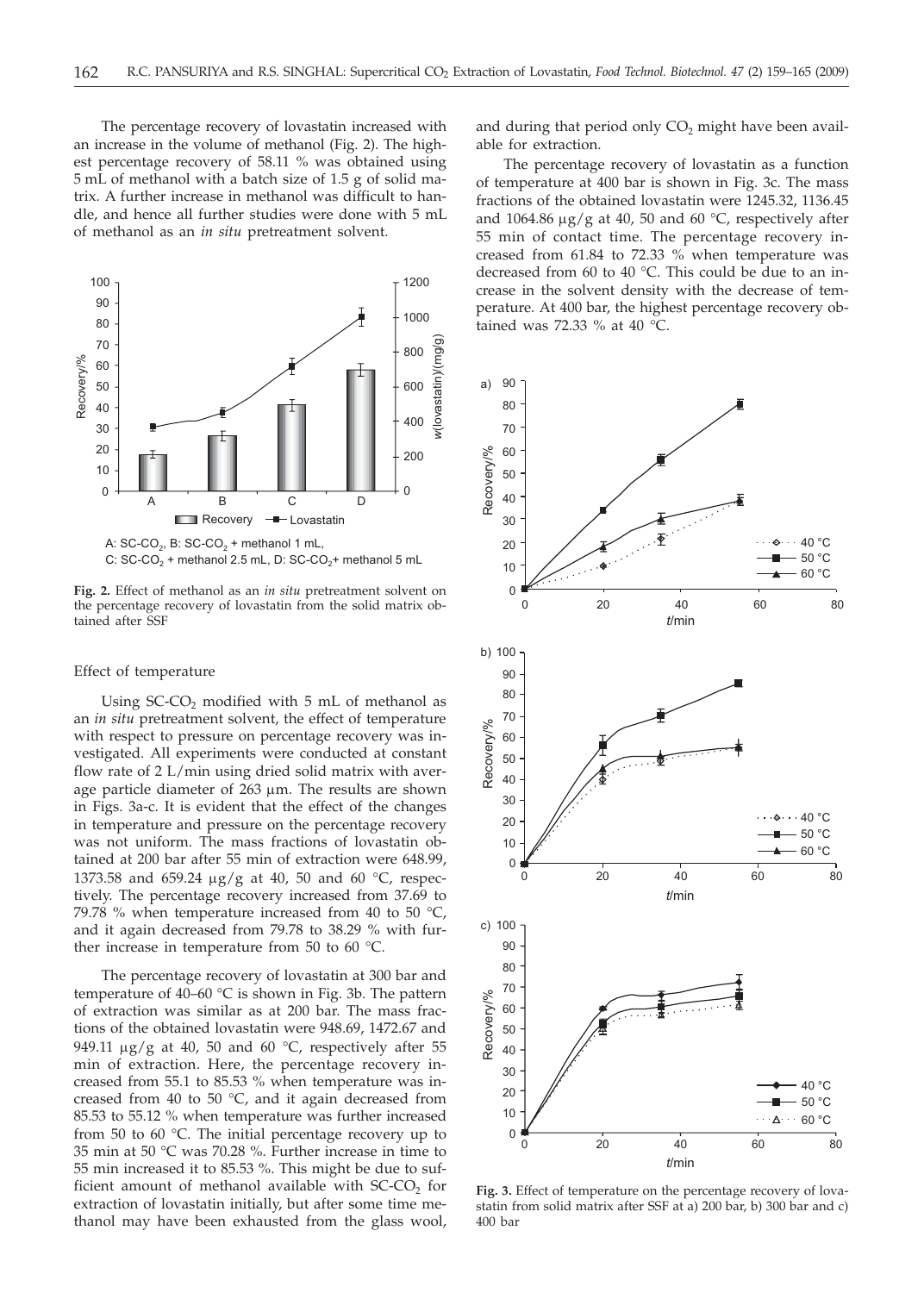In general, the extractability of the compounds with  $SC-CO<sub>2</sub>$  depends on the occurrence of individual functional groups in these compounds, the molecular mass, and polarity. The solubility of the compounds therein is strongly influenced by temperature, pressure and entrainer (*22*). In this study, percentage recovery of lovastatin was higher at 300 bar and 50 °C as compared to other conditions of extraction used in the study.

## Effect of pressure

The second stage of  $SC\text{-}CO$ , experiments was carried out at constant temperature of  $\bar{50}$  °C, constant flow rate of 2 L/min and pressures of 200, 300 and 400 bar for varying time periods ranging from 20 to 55 min using dried solid matrix with average particle diameter of  $263 \mu m$ . The results indicate the percentage recovery to increase with an increase in pressure from 200 to 300 bar. The obtained mass fractions of lovastatin were 1373.58 and 1472.67  $\mu$ g/g at 200 and 300 bar, respectively after 55 min of contact time (Fig. 4). This phenomenon is well known and explained by the fact that an increase in pressure increases the density of supercritical  $CO<sub>2</sub>$ , resulting in an increase in the solvation power. The percentage recovery ranged from 79.78 to 85.53 with an increase in pressure from 200 to 300 bar, which could be attributed to a corresponding increase in the density of the supercritical fluid. Fig. 4 also shows that an increase in pressure from 300 to 400 bar decreased the percentage recovery, indicating an optimum extraction pressure to exist around 300 bar. The obtained mass fractions of lovastatin were 1472.67 and 1136.45  $\mu$ g/g at 300 and 400 bar, respectively. This could be explained by the fact that an increase in the pressure decreases the diffusivity. In addition, an increase in the pressure causes the solid matrix to become more packed, and thereby decreases the void fraction.



**Fig. 4.** Effect of pressure on the percentage recovery of lovastatin from solid matrix after SSF

# Effect of supercritical  $CO<sub>2</sub>$  flow rate

These experiments were carried out with 5 mL of methanol as an *in situ* pretreatment solvent, constant temperature of 50 °C, constant pressure of 300 bar at SC-CO<sub>2</sub> flow rates of 1, 1.5 and 2 L/min, using dried solid matrix with average particle diameter of  $263 \mu m$ . Fig. 5 shows the effect of  $\hat{SC}$ - $CO<sub>2</sub>$  flow rate on the per-



Fig. 5. Effect of the flow rate of SC-CO<sub>2</sub> on the percentage recovery of lovastatin from solid matrix after SSF

centage recovery of lovastatin as a function of flow rate and contact time varying from 20 to 55 min. The obtained mass fractions of lovastatin were 1403.66, 1434.33 and  $1472.66 \,\mu\text{g/g}$  at flow rates of 1, 1.5 and 2 L/min, respectively after 55 min. The increase in flow rate from 1 to 2 L/min increased the percentage recovery only marginally from 81.52 to 85.53 %. This could be due to the fact that all experiments were done at a flow rate that was already high. Hence, further significant increase in extractability was not observed with an increase in the flow rate.

#### Effect of contact time

Final stages of  $SC$ - $CO<sub>2</sub>$  experiments were carried out for maximum lovastatin recovery at optimum  $SC$ - $CO<sub>2</sub>$  conditions, which were established as a temperature of 50 °C, a pressure of 300 bar, a flow rate of 2 L/min and average particle diameter of  $263 \mu m$ . Fig. 6 shows the effect of contact time on the percentage recovery of lovastatin from the SSF matrix powder. Recovery of 97.38 % was obtained after 155 min of contact time. It was also observed that almost 90.8 % of lovastatin were recovered in the first 75 min. The small percentage recovery at a later stage indicates that there might be no extractable lovastatin available for  $SC\text{-}CO_{2}$ , possibly due to strong interaction between the matrix and lovastatin. A



**Fig. 6.** Effect of contact time on the percentage recovery of lovastatin from solid matrix after SSF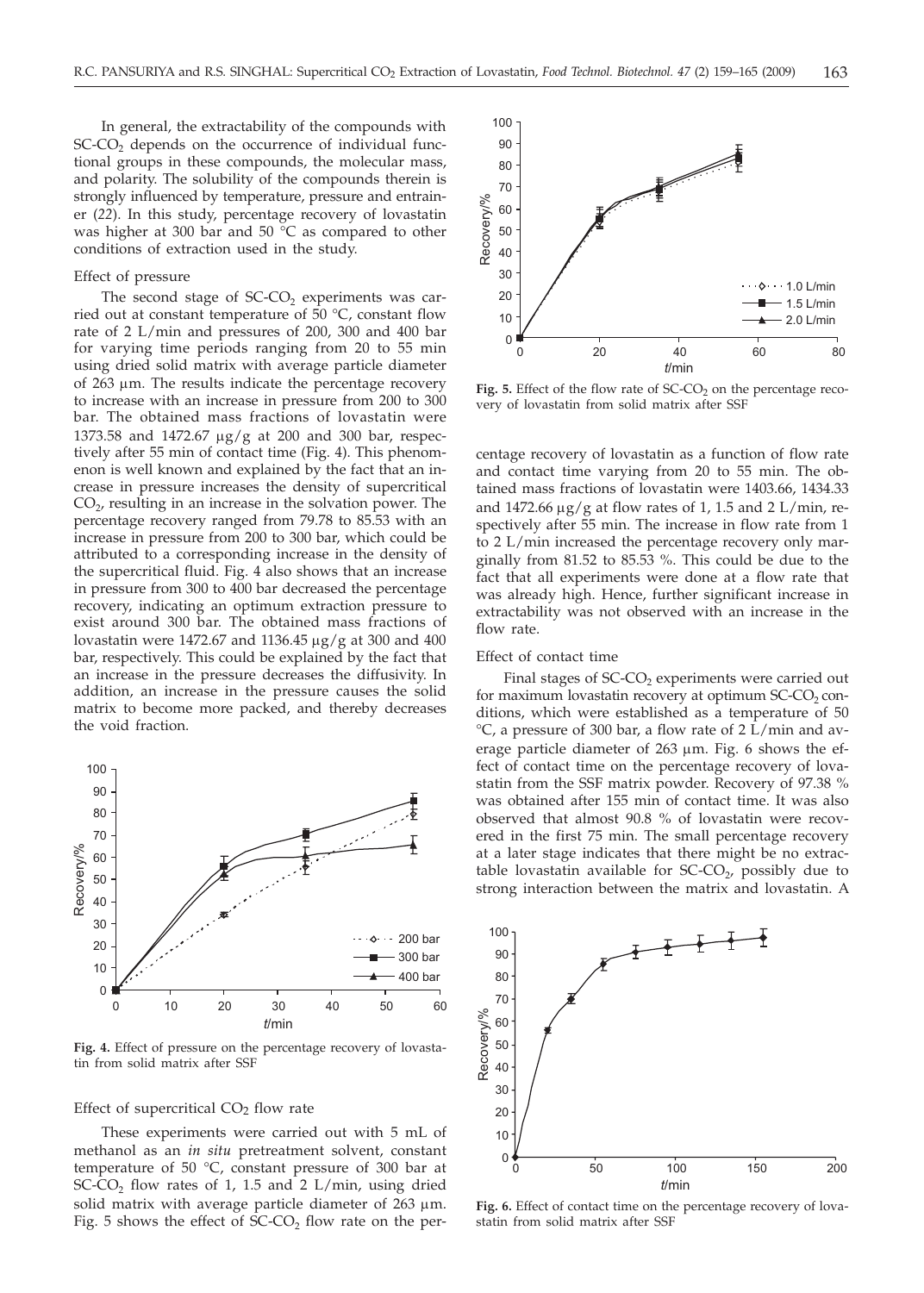report by Manzoni *et al*. (*15*) suggests that 83 % lovastatin is associated with the mycelium, and 17 % is free in the culture filtrate.

The extract obtained after  $SC\text{-}CO<sub>2</sub>$  was compared with that obtained by OSE. The SFE extract had 45–50 % HPLC purity of lovastatin as compared to the OSE extract, which had 10–15 % HPLC purity. The OSE extract was dark yellowish and brown in colour, while that of  $SC-CO<sub>2</sub>$  was pale yellow. This indicated the selectivity of the  $SC-CO<sub>2</sub>$  towards the non-polar compounds. Fig. 7 shows the superimposed chromatogram of the OSE extract and that of SFE extract obtained under the optimized conditions of SFE. The higher purity of SFE extract eases further purification of lovastatin, and in addition requires far less solvents as compared to conventional method of extraction and purification.



**Fig. 7.** Superimposed chromatogram of OSE and the best extract conditions of SFE

This study is the first of its kind for extraction of lovastatin directly from the solid matrix obtained after SSF that contains the biomass as well as the metabolite. There are reports on SFE of pure lovastatin to compute the solubility parameters (*23*), and SFE of lovastatin from Mevacor tablets (*22*), but none on downstream processing or on the solid matrix obtained after SSF.

# **Conclusions**

SSF for the production of lovastatin is a viable commercial alternative to submerged fermentation, but it requires a different strategy for downstream processing. This work brings the potential of supercritical carbon dioxide extraction for isolation of lovastatin with lesser impurity directly from the solid matrix obtained after SSF.

# *Acknowledgements*

The authors acknowledge the Department of Biotechnology, Government of India for funding this project. We are also thankful to Biocon Ltd., India for the gift of lovastatin standard.

## **References**

*1.* S.S.H. Rizvi, A.L. Benado, J.A. Zollweg, J.A. Daniels, Supercritical fluid extraction: Fundamental principle and modeling methods, *Food Technol. 40* (1986) 55–64.

- *2.* K.J. Choi, Z. Nakhost, V.J. Krukonis, M. Karel, Supercritical fluid extraction and characterization of lipids from algae *Scenedesmus obliquus*, *Food Biotechnol. 1* (1987) 263–281.
- *3.* M. Cygnarowicz-Provost, D.J. O'Brien, R.J. Maxwell, J.W. Hampson, Supercritical fluid extraction of fungal lipids using mixed solvents: Experimentation and modeling, *J. Supercrit. Fluids*, *5* (1992) 24–30.
- *4.* J.T. Polak, M. Balaban, A. Plow, A.J. Philips: Supercritical Carbon Dioxide Extraction of Lipids from Algae. In: *Supercritical Fluid Science and Technology*, *ACS Symposium Series, Vol. 406*, J.P. Johnston, J.M. Penninger (Eds.), American Chemical Society, Washington DC, USA (1989) pp. 449– 467.
- *5.* T. Sako, T. Yokochi, M. Sato, O. Suzuki, T. Hakuta, T. Sugeta, N. Nakazawa, Process for extracting lipids from *Mortierella* genus fungi. *US patent 4,857,329* (1989).
- *6.* M.D. Macías-Sánchez, C. Mantell, M. Rodríguez, E. Martínez de la Ossa, L.M. Lubián, O. Montero, Supercritical fluid extraction of carotenoids and chlorophyll a from *Nannochloropsis gaditana*, *J. Food Eng. 66* (2005) 245–251.
- *7.* M.D. Macías-Sánchez, C. Mantell, M. Rodríguez, E. Martìnez de la Ossa, L.M. Lubián, O. Montero, Supercritical fluid extraction of carotenoids and chlorophyll a from *Synechococcus* sp, *J. Supercrit. Fluids, 39* (2007) 323–329.
- *8.* S.S. Saykhedkar, R.S. Singhal, Supercritical carbon dioxide extraction of griseofulvin from the solid matrix obtained after solid-state fermentation, *Biotechnol. Progr. 20* (2004) 818–824.
- *9.* A.W. Alberts, J. Chen, G. Kuron, V. Hunt, J. Huff, C. Hoffman, J. Rothrock, M. Lopez, H. Joshua *et al*., Mevinolin: A highly potent competitive inhibitor of hydroxymethylglutaryl-coenzyme A reductase and cholesterol-lowering agent, *Proc. Natl. Acad. Sci. USA*, *77* (1980) 3957–3961.
- *10.* K.D. Jones, W.T. Couldwell, D.R. Hintor, Y. Su, S. He, L. Anker, R.E. Law, Lovastatin induces growth inhibition and apoptosis in human malignant glioma cells, *Biochem. Biophys. Res. Commun. 205* (1994) 1681–1687.
- *11.* A.W. Alberts, Lovastatin and simvastatin Inhibitors of HMG CoA reductase and cholesterol-biosynthesis, *Cardiology, 77* (1990) 14–21.
- *12.* A. Endo, M. Kuroda, Y. Tsujita, ML-236A, ML-236B and ML-236C, new inhibitors of cholesterolgenesis produced by *Penicillium citrinum, J. Antibiot. 29* (1976) 1346–1348.
- 13. P. Juzlová, L. Martínková, V. Křen, Secondary metabolites of the fungus *Monascus*: A review, *J. Ind. Microbiol. 16* (1996) 163–170.
- *14.* N. Novak, S. Gerdin, M. Berovic, Increased lovastatin formation by *Aspergillus terreus* using repeated fed-batch process, *Biotechnol. Lett. 19* (1997) 947–948.
- *15.* M. Manzoni, M. Rollini, S. Bergomi, V. Cavazzoni, Production and purification of statins from *Aspergillus terreus* strains, *Biotechnol. Tech. 12* (1998) 529–532.
- *16.* M. Manzoni, S. Bergomi, M. Rollini V. Cavazzoni, Production of statins by filamentous fungi, *Biotechnol. Lett. 21* (1999) 253–257.
- *17.* H. Hajjaj, P. Niederberger, P. Duboc, Lovastatin biosynthesis by *Aspergillus terreus* in chemically defined medium, *Appl. Environ. Microbiol. 67* (2001) 2596–2602.
- *18.* M.S. Kumar, S.K. Jana, V. Senthil, V. Shashanka, S.V. Kumar, A.K. Sadhukhan, Repeated fed-batch process for improving lovastatin production, *Process Biochem. 36* (2000) 363–368.
- *19.* G. Szakács, G. Morovján, R.P. Tengerdy, Production of lovastatin by a wild strain of *Aspergillus terreus*, *Biotechnol. lett*. *20* (1998) 411–415.
- *20.* P. Kumar, S. Raman, P. Narula, Process for the isolation of lovastatin. *US patent 7,052,886* (2006).